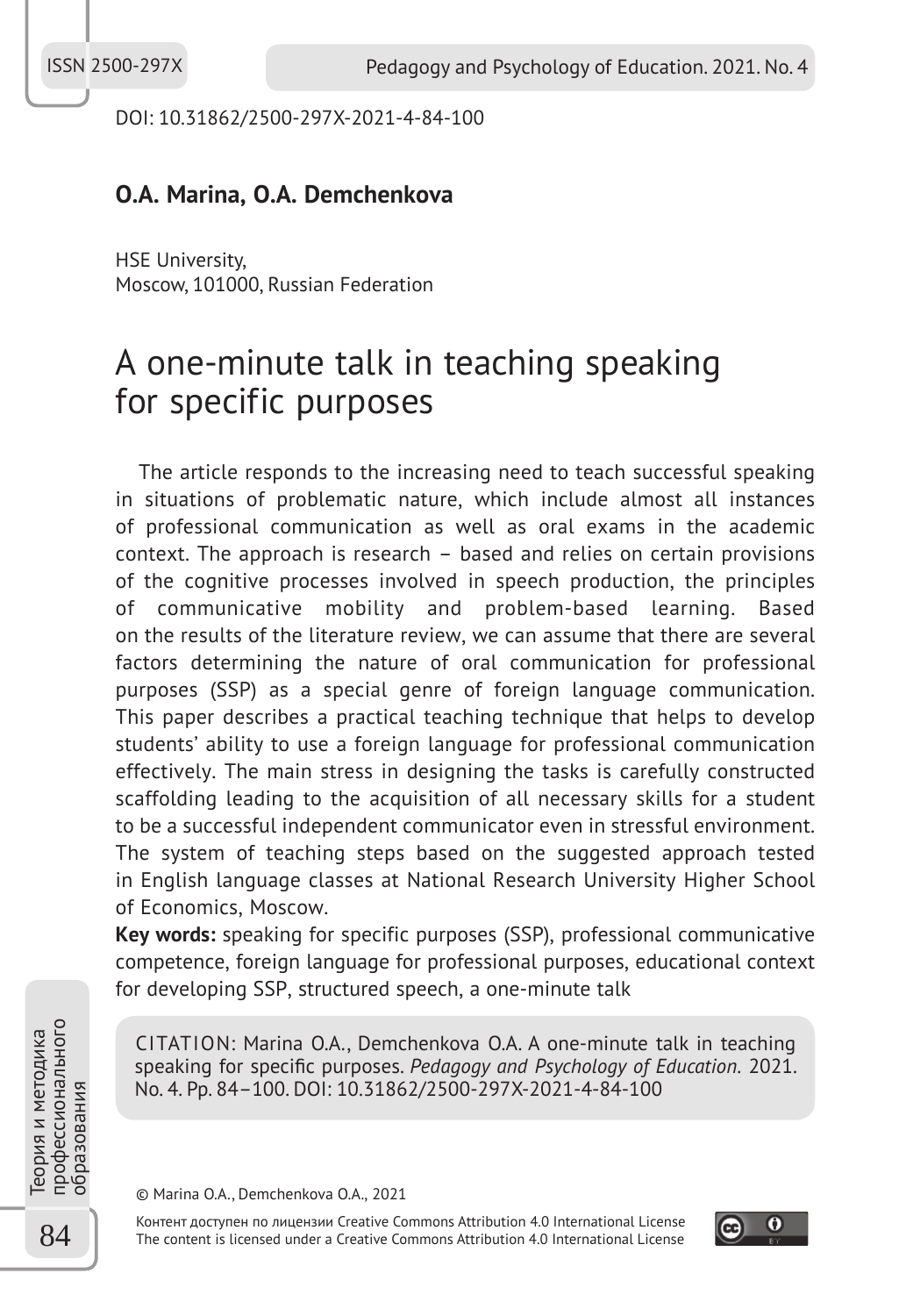Педагогика и психология образования. 2021. № 4

DOI: 10.31862/2500-297X-2021-4-84-100

## **О.А. Марина, О.А. Демченкова**

Национальный исследовательский университет «Высшая школа экономики», 101000 г. Москва, Российская Федерация

## Одноминутный монолог в обучении говорению для специальных целей

В статье рассматривается актуальная проблема обучения эффективному говорению на иностранном языке в ситуациях проблемного характера, включающих ситуации профессиональной коммуникации наряду со сложными академическими ситуациями, такими как устные экзамены. Описываемый подход базируется на практических исследованиях при учете основных положений теории когнитивных процессов, связанных с порождением речи, принципах коммуникативной мобильности и проблемно-ориентированного обучения. В работе описывается практическая обучающая методика, направленная на развитие и совершенствование способности эффективно использовать иностранный язык для профессиональной коммуникации. Основной акцент – это разработка системы заданий, направляющих и поддерживающих процесс усвоения и развития навыков успешного самостоятельного высказывания на иностранном языке в различных условиях коммуникации, включая проблемные или стрессовые ситуации. Система обучающих заданий, основанная на предлагаемом подходе, апробирована на занятиях по английскому языку со студентами факультета мировой экономики и мировой политики Национального исследовательского университета «Высшая школа экономики» (Москва).

**Ключевые слова:** говорение для специальных целей, профессиональная коммуникативная компетенция, иностранный язык для специальных целей, развитие навыков говорения для специальных целей в академических ситуациях, структурированная речь, краткий монолог

профессионального<br>образования профессионального Теория и методика еория и методика образования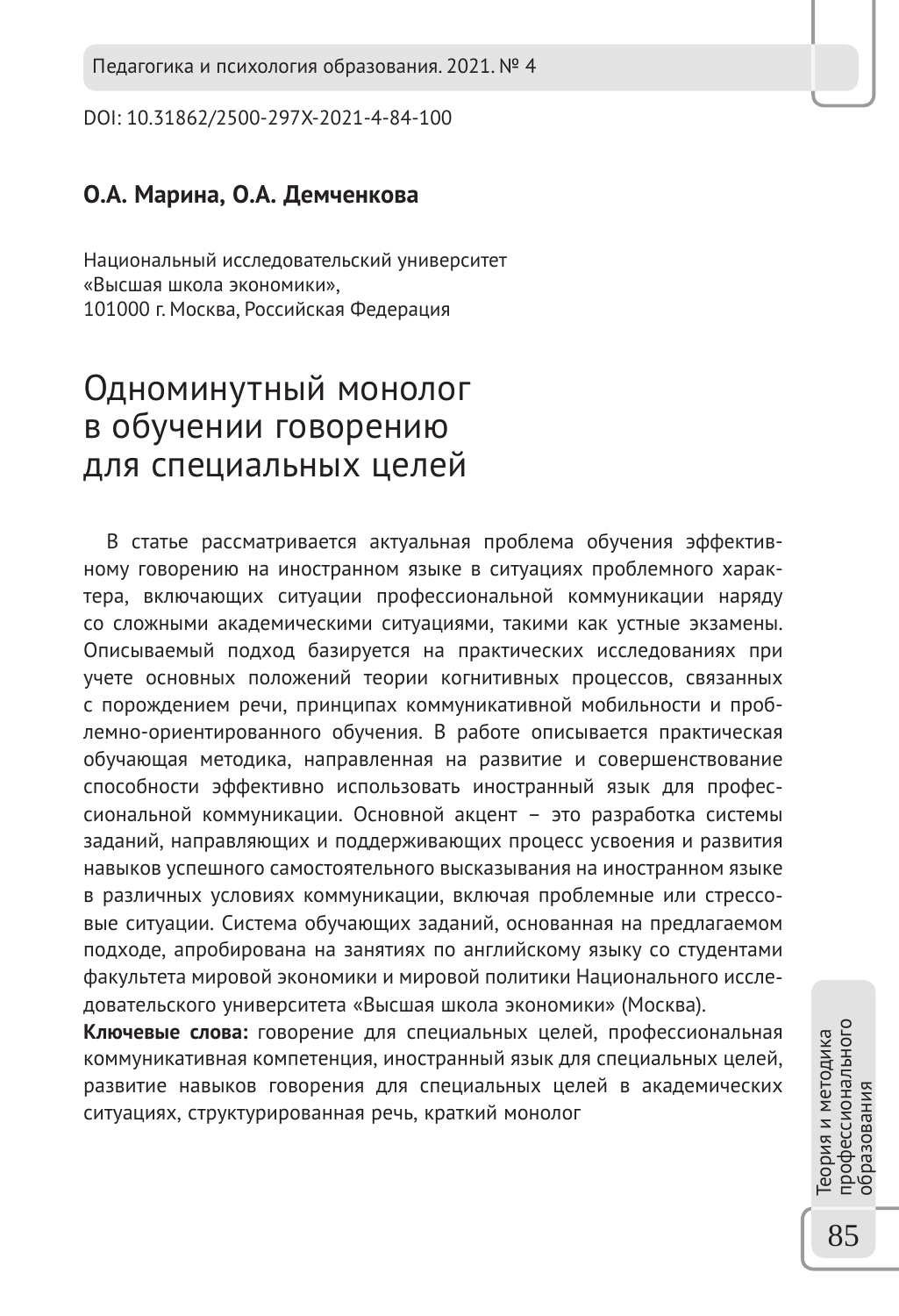ССЫЛКА НА СТАТЬЮ: Марина О.А., Демченкова О.А. Одноминутный монолог в обучении говорению для специальных целей // Педагогика и психология образования. 2021. № 4. С. 84–100. DOI: 10.31862/2500-297X-2021-4-84-100

Due to the expansion of cross-cultural contacts, the possession of such a resource as a foreign language for professional and academic purposes is of increasingly growing practical importance. The growing need for professionally oriented language skills has been noted by a number of researchers worldwide [3; 17] It is argued that possessing the ability to interact comfortably and confidently with people of all backgrounds is critical for both cross-border mobility of students and future successful functioning in a global labor market. The results of the survey conducted with the graduates of National Research University Higher School of Economics (NRU HSE, Moscow) seem to support the tendency. The survey responses came from 96 respondents graduated from the University during a period of 6 years. Most respondents (78%) mentioned that good command of foreign languages, English in particular, played a crucial role in their employment. 64.5% of the respondents continued learning with a purpose of raising the English language proficiency level for their professional and academic advancement. Moreover, the latest popular trends of expanding social and mass media job market possibilities exhibit a tendency to shorten professional formats: for instance, there is "an explosion of shorter podcasts" of one to five minutes long [22]. Passing international language exams necessary for academic and professional mobility is another pragmatic purpose. Currently, the framework of the exams, mainly IELTS and BEC, are included in various forms and combinations into the curriculum of a number of universities, NRU HSE being one of the examples. Half of the mentioned respondents obtained one of the international certificates by passing examinations after their graduation. Thus, the need for developing communicative competence stems from the practical purposes of teaching foreign languages in non-linguistic universities. Despite the rapid advancement of methods to teach foreign languages for professional purposes, theoretical studies in this field are far ahead of developing practical and applicable teaching methods. Theoretical studies have an indisputable value. Still, in foreign language teaching context the results of studies related to educational practice may be of utmost interest. They allow teachers to match the content of learning materials as well as training and instructional techniques to the specificity of students' future academic and professional activity.

86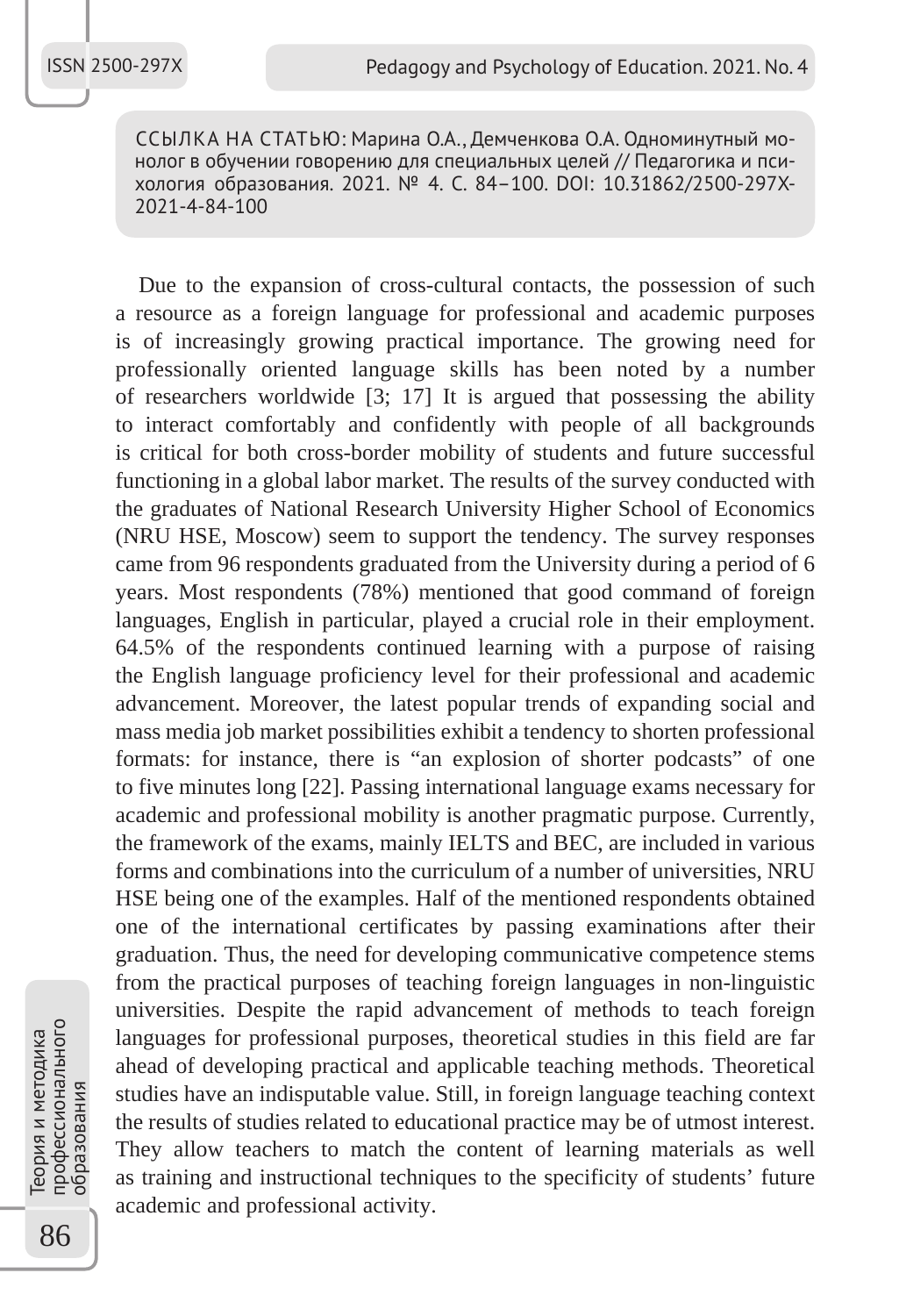This paper describes a practical teaching technique which helps students develop the ability to use a foreign language for professional communication effectively. The complexity of a foreign language teacher's task consists in the necessity to comply with a range of requirements within the limited number of contact hours fixed in the syllabus. It implies meeting both the practical needs of students for developing vital language skills and the formal regulations of the State standard for higher education regarding the level of language competence. The students of National Research University Higher School of Economics are to master English at the levels of an independent user (level B2 of the Common European Framework of Reference for Languages CEFR). The students of the educational programs with an extended foreign language curriculum such as World Economy and International Affairs are required to obtain the level of a skilled user (level C1–C2).

The steps taken as a preparatory research for grounding the suggested teaching method are as follows. The first step was the analysis of the most required competences and the main difficulties in professional foreign language communication. Then we set to identify the basic structural components of professional foreign language communicative competence as a tool for development of a globally competent worker. Outlining the didactic principles for designing learning tasks and activities followed. We conducted a pilot experiment, with the tasks based on the outlined principles implemented. It was followed by the students' survey and interviews concerned with personal perception of the task fulfillment, with the subsequent analysis of the participants' answers, including responses of the students who passed international Cambridge BEC exam.

Review of the literature in this field revealed that the predominant form of professional communication is either an oral [14; 17; 24; 25] or a multimodal speech activity, which involves the use of both oral and written language [20; 23]. The survey of the NRU HSE alumni also reflects the findings: the majority of respondents acknowledged that development of oral communication skills is a priority for their professional advancement. Moreover, the level of oral communication skill is often crucial for successful employment [14]. The results of the graduates' survey support this assumption that half of the respondents presumed that they got jobs largely because they were able to demonstrate the required level of oral communication in English at job interviews. The analysis of the alumni survey answers revealed that 50% of all the respondents expressed dissatisfaction with the level of their oral communication skills in professional context, and 64% of them continue English studies after graduation to upgrade their oral communication skills.

профессионального профессионального Теория и методика Геория и методика бразования образования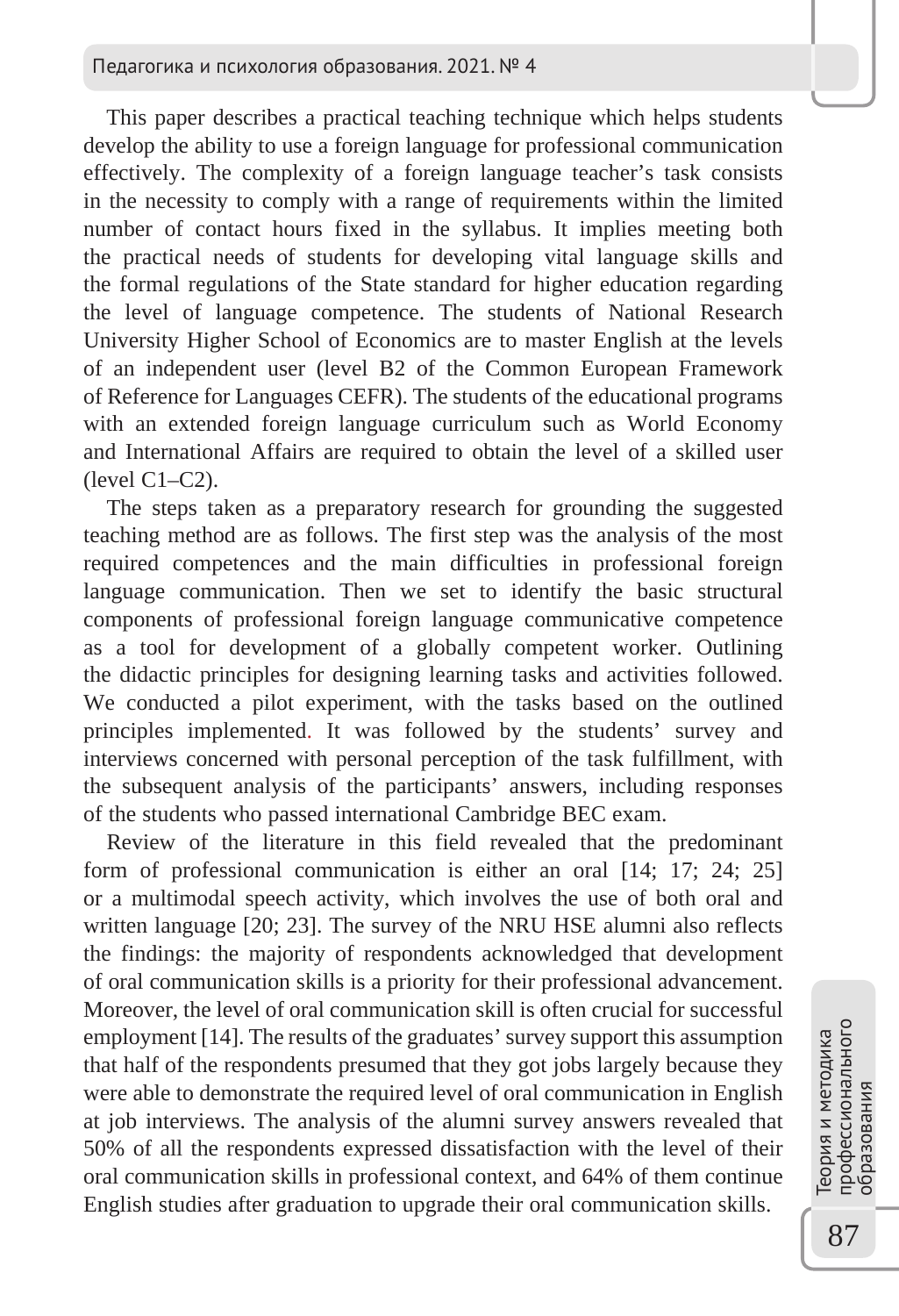The survey conducted among Russian professionals working in various areas of corporate business, international relations and academia, identified the forms of discourse in a foreign language, in which the speakers experience the greatest difficulties [21]. These are mostly the forms of spontaneous oral communication, in particular: informative statements, opinion statements, adequate responses to a statement of the communication partner. Most respondents considered such communication tasks challenging, experienced both in person and by phone. Thus, the needs analysis revealed that speaking is the most frequent mode of using a foreign language at workplace. It also showed an insufficient level of skills in spontaneous speaking, especially in situations when it is necessary to formulate and express one's point of view or give an immediate response to the interlocutor/s statements or questions, these being critical in both professional and academic contexts.

Currently, there is a shift of educational focus to developing multiple competences. Professional communicative competence is a complex construct where foreign language skills are inseparable from a wide range of other skills. International studies point out that education has a focus on developing skills in critical thinking, problem solving and decision-making. Working situations require communication and collaboration skills, social and emotional skills that help people live and work together. Communication is an interactive social activity [15] and the communicative situation is a unique and dynamic combination of specific factors: time, place, activities and people involved in collaboration. Thus, there is a spectrum of interacting situational elements considered in the process of teaching a foreign language, especially for professional and academic purposes. Based on the results of the literature review, we can assume that there are several factors determining the nature of oral communication for professional purposes (SSP), as a special genre of foreign language communication. The most important of these factors are: − speaking as the most demanded and the least developed ability;exchange

- of ideas and answers to questions rather than presentations and speeches as most common types of oral communication discourse;
- − SSP requirements for good listening skills and the ability to evaluate oneself and interlocutors critically;
- − SSP discourse basic requirements for clarity, directness in presenting one's ideas [19], the balance of implicit and explicit [7], and understanding of propositional logic differences in different cultures [19];
- − utmost importance of cultural competence in intercultural and corporate aspects, especially compliance with the rules of politeness [7];
- − time constraints for thinking over and delivering one's statements/ arguments in the real world of SSP communication;
- − significant impact of non-linguistic factors on the success of SSP communication.

88Теория и методика профессионального профессионального Геория и методика бразования образования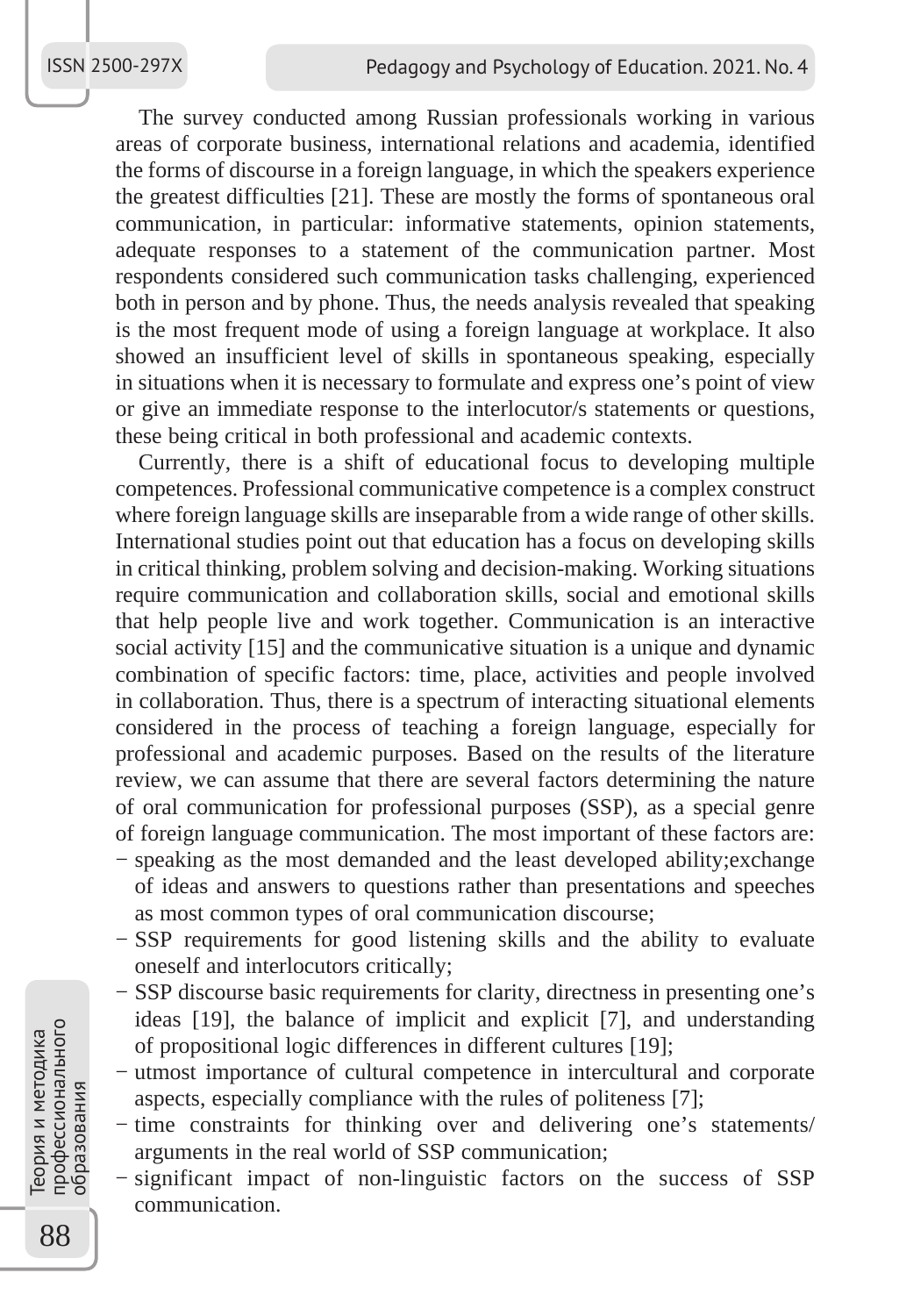The multifaceted requirements for the SSP pedagogical context define a synthetic nature of SSP learning and teaching principles applied to task design based on the integration of:

- − Galperin's procedure of the formation of mental actions and his proposal systemic-theoretical instruction involving internalization of external actions [1];
- − Kahneman's theory of the interaction between two cognitive systems, which pays great attention to the decision-making process under conditions of uncertainty [16];
- − challenging nature of SSP communicative context [8; 10];
- − students' participation in solving communicative problems [3];
- − blending cognitive and communicative approach to teaching SSP [10];
- − introducing elements of rhetorical approach [5];
- − employing formative assessment as a teaching tool for developing selfmonitoring skills [9].

Specificity of SSP as a discourse genre needs student-centered learning environment and designing pedagogical tools for the development of SSP skills. An example of didactic units in teaching SSP, that reflects the demands, may be the task type, which we define in this study as *delivering one's ideas/ opinions/arguments clearly*, *in an appropriate linear logic format*, *following particular cultural and ethical standards for presenting information*, *performed in a very limited timeframe*, *at minimal preparation*. One of the main goals of the suggested SSP teaching practice, besides acquiring language command and developing the four skills, is *formation of students' communication mobility –* a special situational ability to perform successfully in SSP dialogical communicative situations [21]. In accordance with the stated principles of learning and the objective requirements of the pedagogical conditions, the identified basic principles for designing teaching activities are:

1. Nature of teaching activities: student centered.

2. Stages: from simple to complex, from conscious actions to their internalization and automation.

3. Essential feature: an obligatory element of uncertainty at each new stage.

4. Universality: the level of tasks complexity is an independent parameter and does not relate to contents and language level.

5. Discreteness: possibility to use each task separately, not necessarily within a framework of educational activities.

6. Compactness: learning activities designed for a period not exceeding 10–15 minutes.

7. Transferability of acquired skills to other types of language activity such as writing and listening.

8. Transparency of evaluation and assessment; a focus on the formative component, self- and peer analysis and evaluation with the use of studentfriendly reference materials (rubrics).

профессионального профессионального<br>образования Теория и методика Геория и методика образования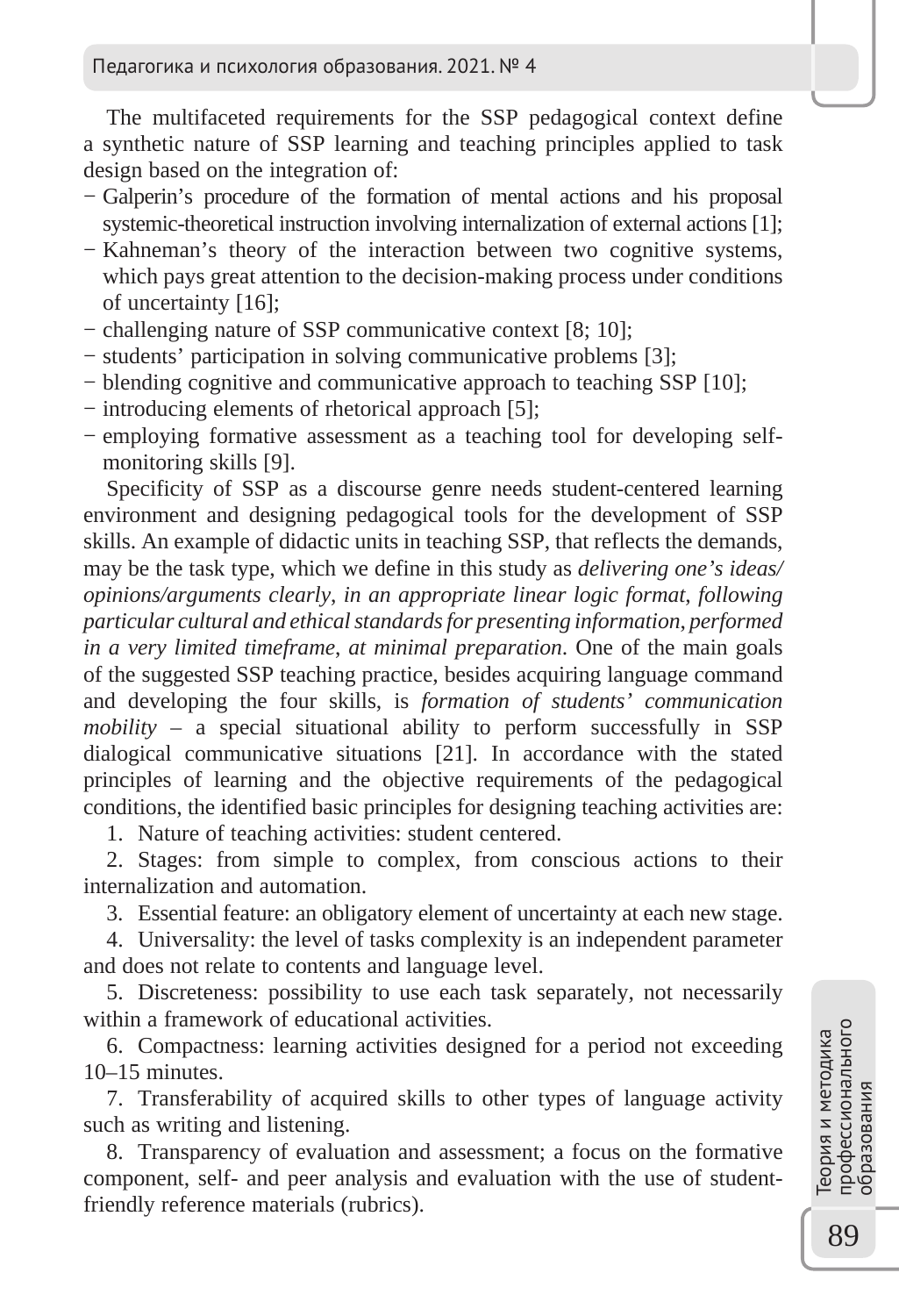#### ISSN 2500-297X

The system of successive learning tasks, under a working title '*A 1-Minute Talk*' complies with the pedagogical and methodological principles presented in the article. There are practical reasons for choosing the specific format of a 1-minute monologue speech:

The average length of an essay paragraph containing one statement does not usually exceed one minute when spoken;

The existence of such concepts in Business English as "a 1-minute business presentation", "elevator pitch" and "BDNS 60-second speech" [23];

The limited resources of short-term memory that dictate the optimal amount of information for processing and storage;

The need to use higher cognitive processes in order to analyze and restructure information to fit the constrained format;

The presence of stress factors due to time constraints, which simulates a real situation of communication;

The format of the international oral exams that implies time constraints.

The experiment took place at the Faculty of World Economy and International Affairs, National Research University Higher School of Economics, Moscow. It involved 74 senior non-language majors divided into two groups. Three learning groups including 37 students (experimental group) engaged with the designed learning tasks in ESP classroom once a week for 9 weeks. We designed the cards with specific format questions for performing SSP tasks. Discussion topics and an assessment rubric for evaluating the students' oral performance in English based on the requirements of BEC Higher international exam of English were prepared [13]. We assigned the control group of 37 students by a random selection from the rest of the students in this course. Control group were not involved in performing specially designed learning tasks for SSP and studied regular ESP learning material. The experimental and control group performance was compared, quantitative and qualitative methods applied for the results analysis. A t-test analysis of BEC oral exam results of the two groups of students (the experimental and control ones) was performed. The data collected included the BEC exam results of the experiment participants and their answers to the open-end questionnaire.

Students received a card with topics/questions 1 minute before their speaking. The topics/questions were based on the current syllabus material with the level of thought processes required for data processing taken into account. Moreover the topics/questions had a potential for discussion, which is an important prerequisite for the creation of cognitive dissonance as a natural part of speech interaction. For example, the question "Is there a commonly accepted view on globalization" instead of "What is the definition of globalization" makes students consider not only the factual information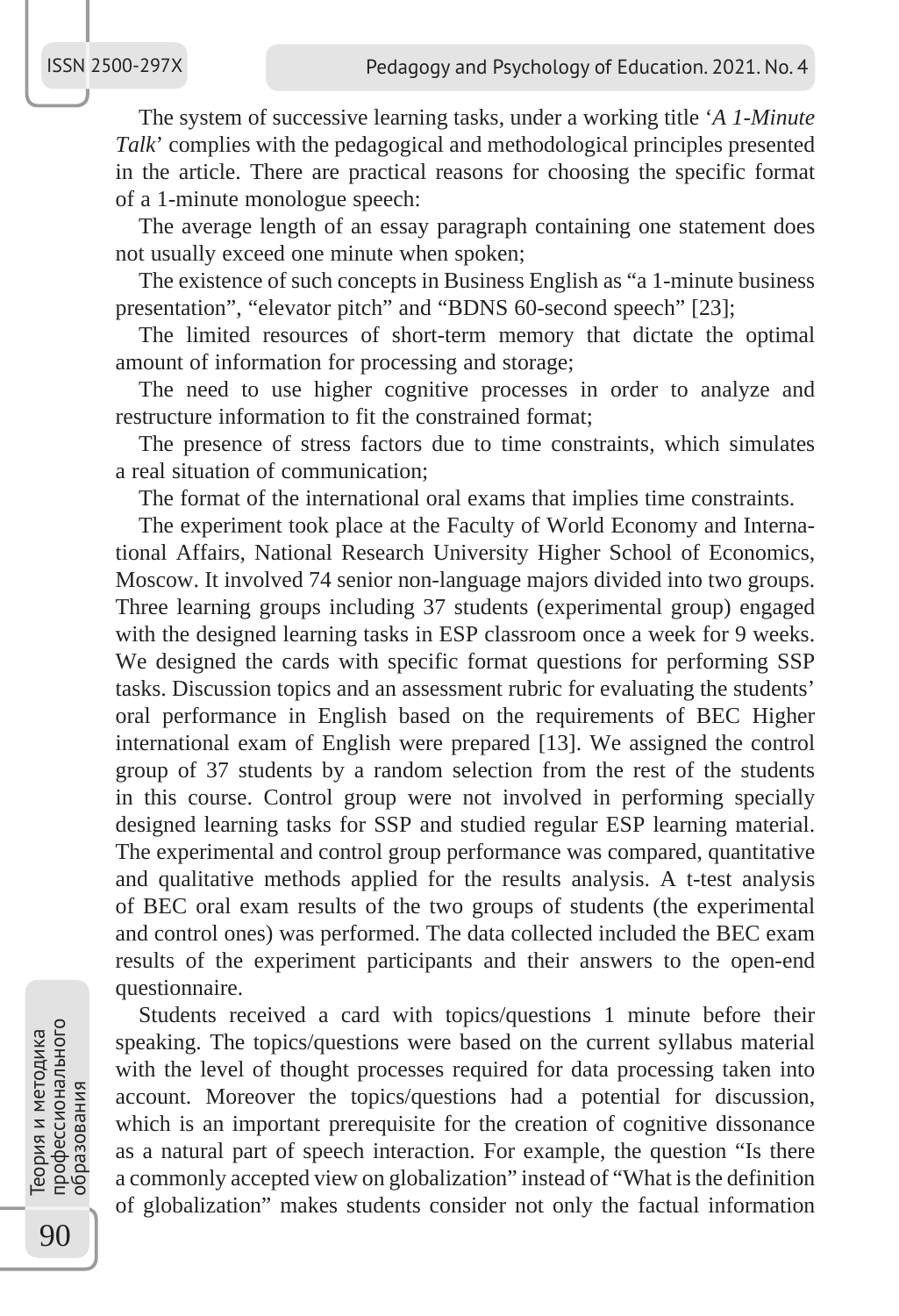covered at the English class. They also turn to their own knowledge and experience, and then use the higher cognitive processes to analyze, evaluate and then synthesize the information to present orally in English. The topic cards, rubrics and checklists may be adapted to whatever level the students are.

The sequence of learning activities responds to the principle of increasing complexity. Although these activities might seem traditional, they are quite challenging as they contain elements of innovation and require critical thinking. It is worth mentioning that each successive stage in learning activity appears to be unexpected for learners and requires readiness for quick decision-making, which is a key factor in developing situational communication mobility. Otherwise, a repetition of any stage aiming at making performance perfect as a prerequisite to starting the next activity transforms the whole sequence into a behaviorist drill. Although every learning task of the designed sequence taken separately has a certain academic potential for training and developing certain skills, the full potential of approaching realistic oral communication conditions can only work within the sequence of learning activities. The sequence introduces a step in every consecutive class through two stages: individual and interactive with an intermediate formative assessment. The final step activity is organized in the form of discussion.

*The individual framework* includes the following steps:

1) *Introduction of the time limit* (1 minute to prepare and 1 minute to speak), raising awareness of the possible difficulties associated with the preparation and production within the time limit, discussing the ways to cope with them;

2) *Practicing in formulating the main idea* of the statements in the format of "*topic*, *comment*, *the development of the topic*"; peer evaluation of utterances;

3) *Practicing speaking in the paragraph format* (topic sentence + supporting sentences); analysis and peer evaluation against the criteria;

4) *Practicing evaluation and self-evaluation* of utterances: introduction of the assessment rubric (adapted for students (Appendix 1), discussion of its meta-language with the students (for example, what it means in practical terms to use 'simple' and 'complex' grammatical forms', how 'range' differs from 'wide range', and what makes speech 'coherent'). The rubric allows students to self-control their performance with a focus on language accuracy. This is an essential component of self-study necessary both for class and exam preparation. Students peer evaluation is followed by collaborative resolving any problem students encounter while speaking;

5) *Students oral performance assessment* is done in the class by peers and the instructor against the rubric, with the subsequent class discussion.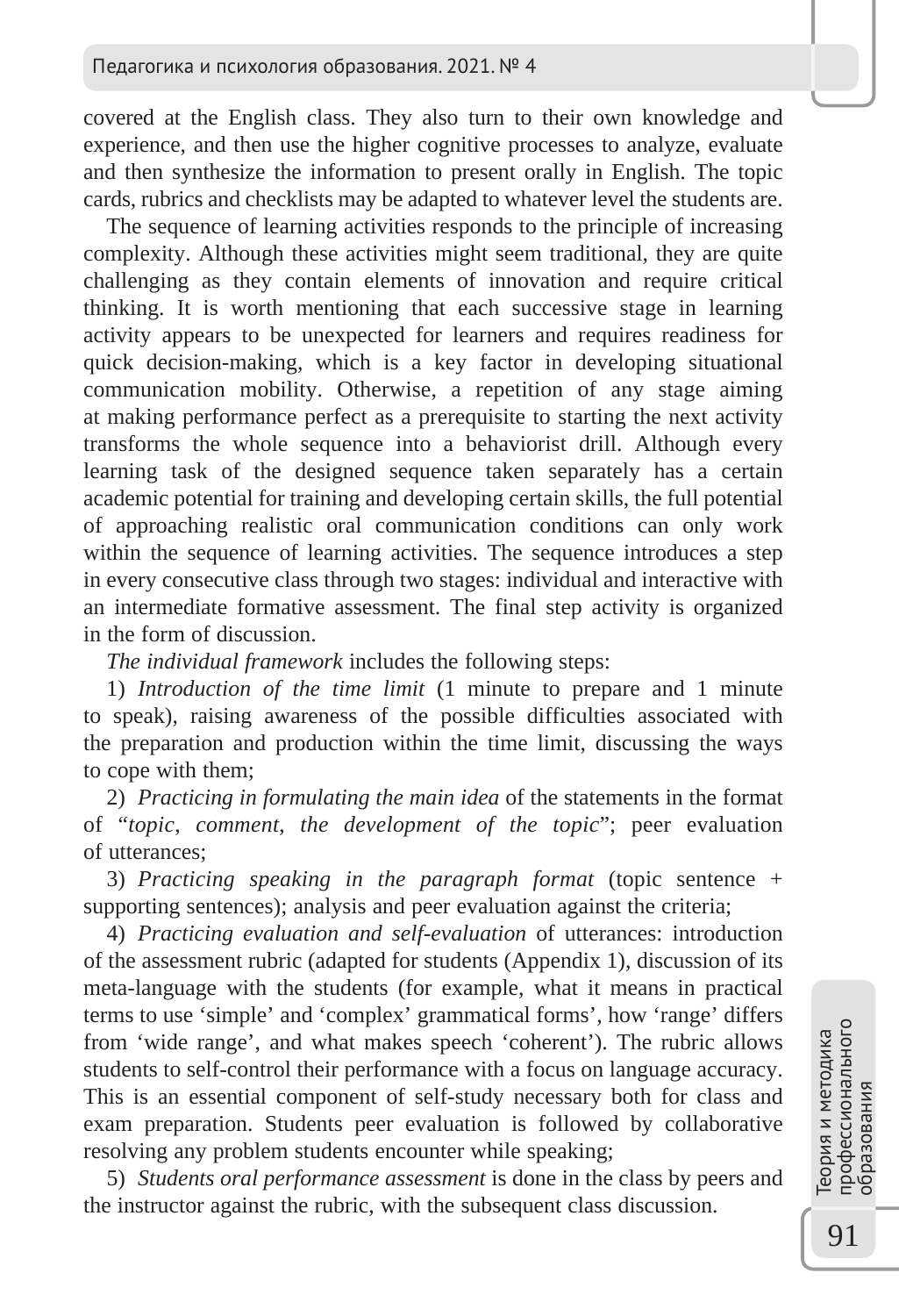*The interactive framework* involves working in pairs and in groups. Pair work includes two following steps:

6) *Listening to the partner and presenting* his/her point of view;

7) *Listening to the partner and responding* with one's comments;

8) *Work in groups* involves students' presenting their oral homework on a particular topic in groups, analyzing the information together, which is followed by 1-minute oral reports presented by every student to the whole class;

9) *Preparations for the debate* involve (a) *Practicing responses in pairs*: students prepare debatable statements on a suggested topic individually, then respond to each other's statement (in a1-minute paragraph structure format) and counter the partner's arguments;

10) *Practicing responses in groups* implies that a teacher offers a debatable statement for group discussion. Students must structure the responses according to a paragraph format (topic sentence/thesis and 2–3 arguments to support it). Class discussion of the solutions to the communicative problems the students may have encountered concludes every step.

The data analysis shows that although there was no significant correlation found at  $p = 0.05$  between the intervention and the BEC result in the case of the experimental group, still the analysis revealed a positive tendency in the experimental group compared to the control group. Table 1 below shows some difference in the mean (*M*) in favor of the experimental group (a mean of 21.973 for the experimental group compared to 21.527 for the control group). Higher minimum and maximum scores were in the experimental group even though both groups shared the median at 22.5. Standard deviation as a measure of the boundaries in most values showed a smaller range in the experimental group, as well as the interquartile range (*IQR*), which reflects lower variability in the experimental group data set.

*Table 1*

|              | <b>BEC</b> exams scores |           |        |      |            |            |             |
|--------------|-------------------------|-----------|--------|------|------------|------------|-------------|
| Group        | м                       | <b>SD</b> | Median | Min  | <b>Max</b> | <b>IOR</b> | $\mathbf n$ |
| Experimental | 21.973                  | 2.351     | 22.5   | 16.5 | 27.0       | 3.00       | 37          |
| Control      | 21.527                  | 3.046     | 22.5   | 15.0 | 25.5       | 4.05       | 37          |

**The two groups' BEC exams scores (speaking)**

Graph 1 below illustrates the distribution of the scores and reveals the symmetry of the data set in the experimental group and the left skew of those of the control group around the median. That means the scores of the experimental group are closer around the median than the scores of the control group, skewed towards the lower score end.

92Теория и методика профессионального профессионального Геория и методика **Бразования** образования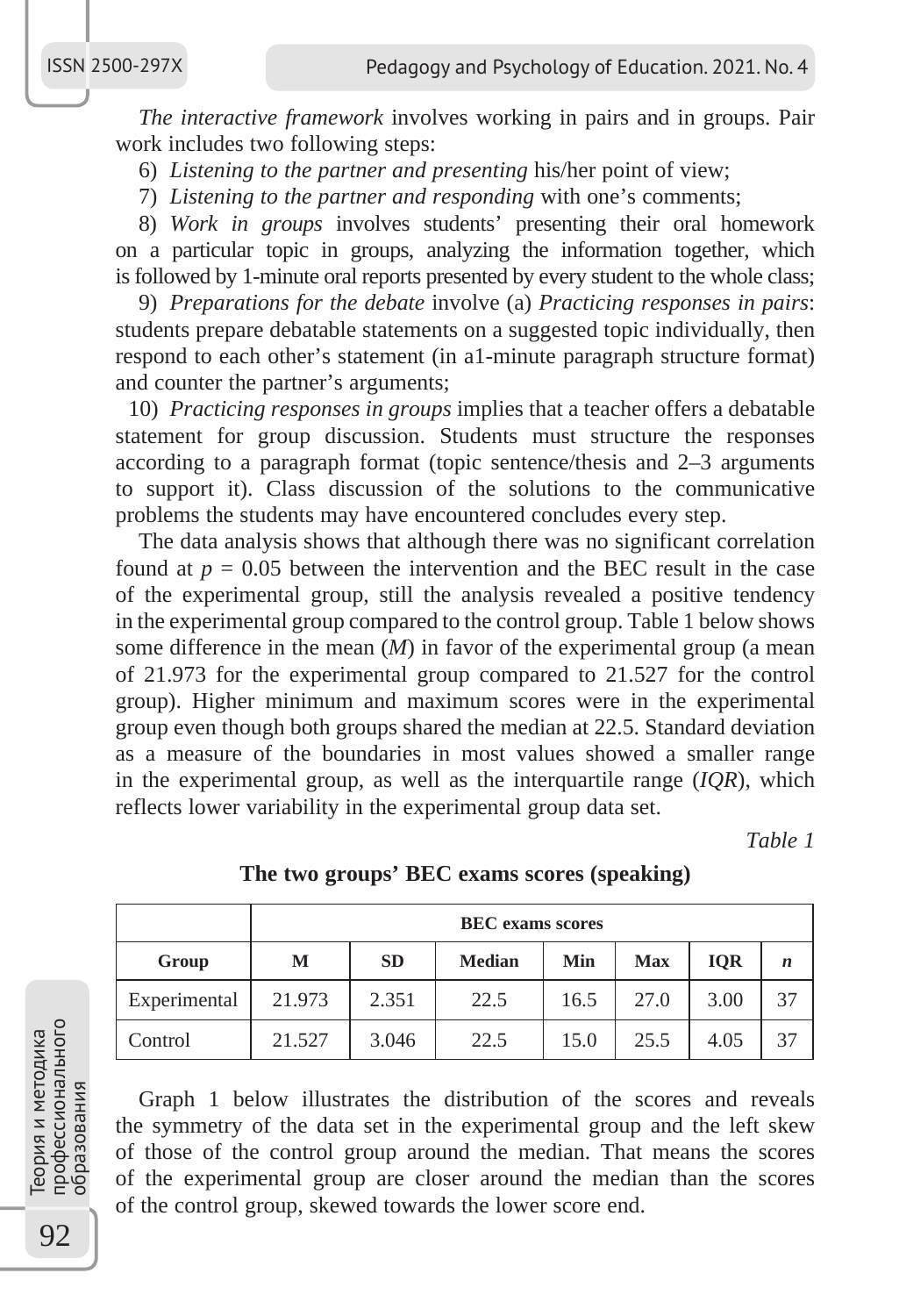Педагогика и психология образования. 2021. № 4





The analysis might suggest a possibility that the learning activities in the experimental group could have had a positive impact on one or more factors that determine the success of oral communication at the exam. Analysis of the questionnaire responses of the students in the experimental group registered a change in the students' self-perception and attitude towards the tasks involving elements of stress caused by time constraints as well as their own performance of the tasks. They also reported the need for extensive practice in logical structuring of utterances and interacting in pairs or groups. Twenty-four students out of thirty-seven admitted that at the beginning of the experiment they felt discomfort when performing the tasks. At the end of the experiment, all students reported that they felt comfortable speaking in the suggested circumstances and format. Some students had no difficulty from the start but still wrote that the experience helped them to be more organized, better formulate their arguments, and that they would like to have more practice in performing similar tasks. Some of the students' original comments about the difficulties they encountered while doing the tasks are below:

- − "My silence felt awkward";
- − "No 'internal' clock: it is difficult not to get too involved while speaking and not to talk too long";
- − "It is difficult to think in English";
- − "Very difficult to combine what you learned in Russian and in English";
- − "I did not expect it to be so difficult to agree on something in a group. We spent a lot of time to come to a shared opinion".
- − "My attitude's changed a lot! At first, I could not perform the tasks and considered them stupid. Now I am interested and I want to learn how to speak more".
- − "I was constantly missing the words trying to control the time and structure; now I don't. Very helpful!"

профессионального<br>образования профессионального Теория и методика еория и методика образования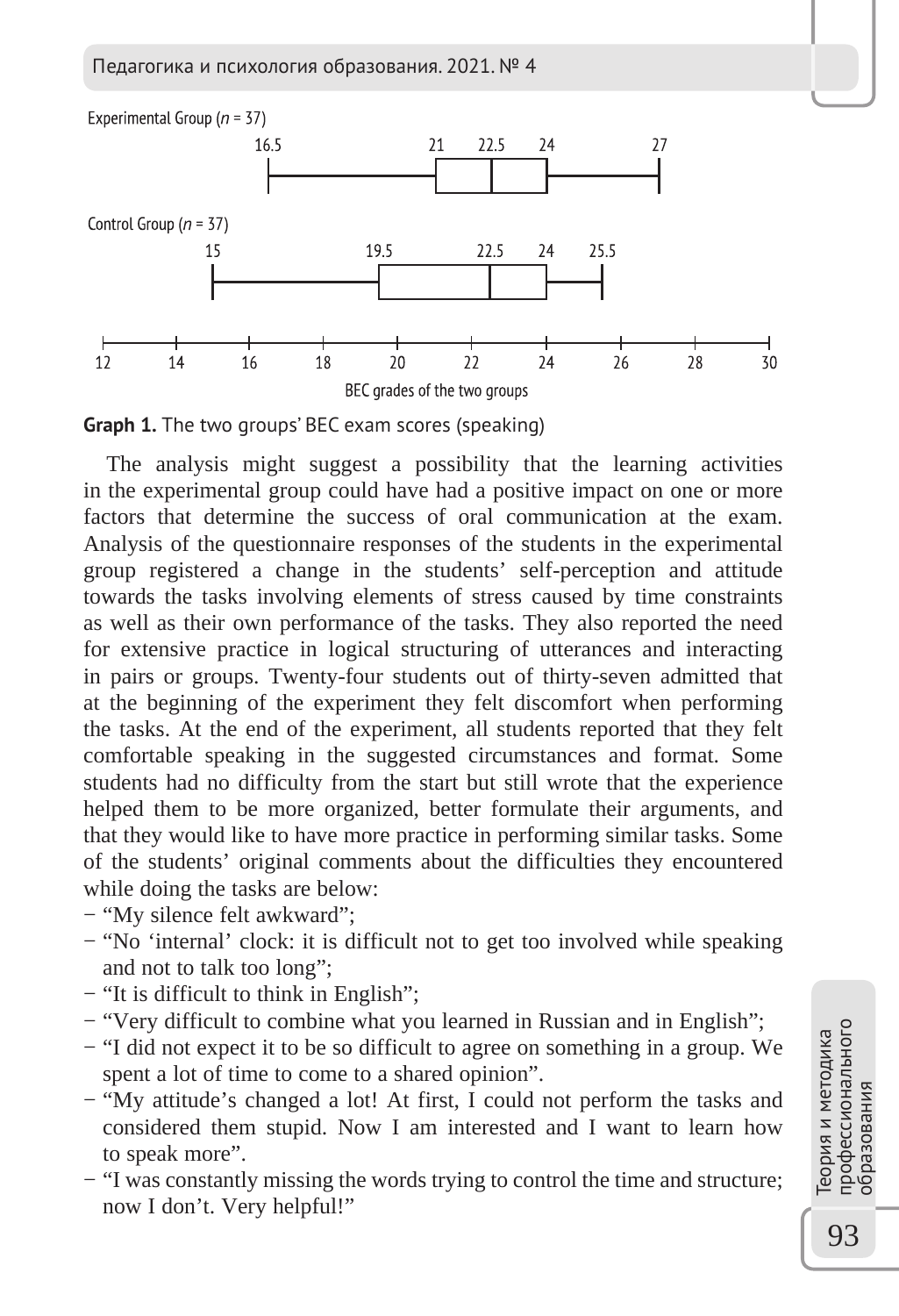The learning activities used in the experiment represent one example of the possible framework for the development of oral communication skills for specific (professional and academic) purposes. There are multiple opportunities for development. For instance, it would be interesting to expand the repertoire of speaking discourse types and rhetorical discourse structures that reflect the diversity of real communication by using a variety of information sources (text, charts, tables, multimedia sources). The rubric, checklists and topic cards may be adapted to whatever level the students are. There may also be variations in time limit tailored to specific academic or future professional needs. Training specialists who would acquire competence in foreign language for professional communication should be one of the top priority tasks in nonlinguistic universities. It requires an integrated approach to the development of instructional techniques based on the consideration of all aspects of professional discourse and innovative learning environment for their implementation. Foreign language teachers must be aware of the academic and professional needs of the graduates entering competitive global labor market.

### References

- 1. Гальперин П.Я. Введение в психологию. М., 1999. [Galperin P.Ya. Vvedenie v psihologiyu [Introduction to psychology]. Moscow, 1999.]
- 2. Дроздова Т.В. Когнитивный диссонанс как лингвистическая проблема: Дис. … канд. филол. наук. Тула, 2011. [Drozdova T.V. Kognitivnyj dissonans kak lingvisticheskaya problema [Cognitive dissonance as a linguistic problem]. PhD theses. Tula, 2011.]
- 3. Зимняя И.А. Проблемность в обучении неродному языку // Проблемность в обучении иностранным языкам в вузе: Межвузовский сборник научных трудов. Пермь, 1994. С. 10–17. [Zimnya I.A. Problematicity in teaching a nonnative language. *Problemnost v obuchenii inostrannym yazykam v vuze*. Perm, 1994. Pp. 10–17. (In Rus.)]
- 4. Крупченко А.К. Основы профессиональной лингводидактики // Профессиональная лингводидактика в высшем образовании: Сборник научно-методических материалов / Под ред. М.В. Дружининой. Архангельск, 2013. Вып. 1. C. 10–20. [Krupchenko A.K. The basics of professional linguodidactics. *Professionalnaya lingvodidaktika v vysshem obrazovanii*. M.V. Druzhinina (ed.). Arkhangelsk, 2013. Vol. 1. Pp. 10–20. (In Rus.)]
- 5. Макавчик В.О., Максимов В.В. Языковая подготовка: коммуникативный подход // Сибирь. Философия. Образование. 2003. № 6. С. 47–59. [Makavchik V.O., Maximov V.V. Language training: Communicative language teaching. *Sibir*. *Filosofiya*. *Obrazovanie*. 2003. No. 6. Pp. 47–59. (In Rus.)]
- 6. Марина О.А. Виды мыслительной деятельности, определяющие уровень трудности тестовых заданий // Иностранные языки: теория и практика. 2009. Т. 3. № 8. С. 37–40. [Marina O.A. Types of mental activity that determine

Теория и методика<br>профессионального<br>образования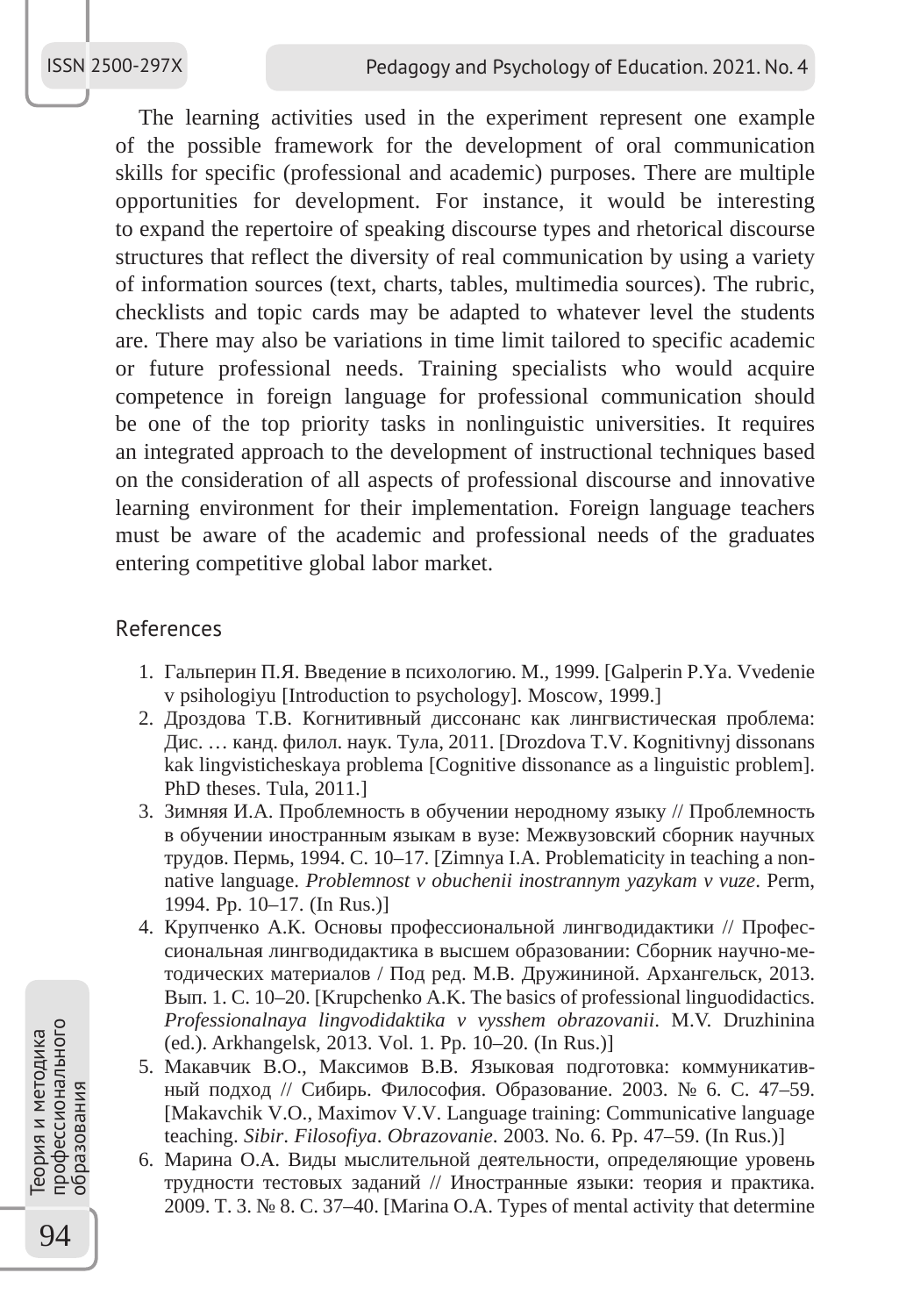the level of difficulty of test tasks. *Foreign Languages*: *Theory and Practice*. 2009. Vol. 3. No. 8. Pp. 37–40. (In Rus.)]

- 7. Савинова Е.К. Когнитологические аспекты нарушений в актах коммуникации и некоторые практические приемы их предотвращения для использования при обучении иностранным языкам // Вопросы филологических наук. 2011. № 6. С. 73–78. [Savinova E.K. Cognitive aspects of violations in acts of communication and some practical methods of their prevention in teaching foreign languages. *Voprosy filologicheskikh nauk*. 2011. No. 6. Pp. 73–78. (In Rus.)]
- 8. Смирнова О.В. Формирование коммуникативной мобильности студентов экономического вуза: Дис. … канд. пед. наук. М., 2013. [Smirnova O.V. Formirovanie kommunikativnoj mobilnosti studentov ekonomicheskogo vuza [Formation of communicative mobility of economic university students]. PhD dis. Moscow, 2013.]
- 9. Соловова Е.Н. Практикум к базовому курсу методики обучения иностранным языкам. M., 2008. [Solovova E.N. Praktikum k bazovomu kursu metodiki obucheniya inostrannym yazykam [Practicum for the basic course of foreign language teaching methods]. Moscow, 2008.]
- 10. Тарева Е.Г. Личностно развивающий потенциал учебного пособия по иностранному языку // Вестник Московского государственного лингвистического ун-та. 2007. № 538. С. 49–58. [Tareva E.G. Personal development potential of a foreign language textbook. *Vestnik of Moscow State Linguistic University*. 2007. No. 538. Pp. 49–58. (In Rus.)]
- 11. Щепилова А.В. Коммуникативно-когнитивный подход к обучению французскому языку как второму иностранному. М., 2003. [Shchepilova A.V. Kommunikativno-kognitivnyj podhod k obucheniyu francuzskomu yazyku kak vtoromu inostrannomu [A communicative and cognitive approach to teaching French as a second foreign language]. Moscow, 2003.]
- 12. Blazkova H. Telling tales of professional competence: Narrative in 60-second business networking speeches. *Journal of Business Communication*. 2011. No. 48 (4). Pp. 446–463.
- 13. Cambridge English Business certificate: Handbook for teachers. University of Cambridge ESOL Examinations. 2012. URL: www.teachers.cambridgeesol. org/ts/exams/businessenglish/becpreliminary (accessed: 20.11.2020).
- 14. Crosling G., Ward I. Oral communication: The workplace needs and uses of business graduate employees. *English for Specific Purposes*. 2002. No. 21 (1). Pp. 41–57.
- 15. Harris R. Reading saussure: a critical commentary on the 'Cours delinguistique générale'. La Salle, IL, 1987.
- 16. Kahneman D. Thinking fast and slow. Farra, Straus and Giroux, 2011.
- 17. Kankaanranta A. BELF competence as business knowledge of internationally operating business professionals. *Journal of Business Communication*. 2010. No. 47 (4). Pp. 380–407.
- 18. Kankaanranta A., Louhiala-Salminen L. "English? Oh, it's just work!": A study of BELF user's perceptions. *English for Specific Purposes*. 2010. No. 29. Pp. 204–209.
- 19. Kaplan R.B. Cultural thought patterns in inter-cultural education. *Language Learning*. 1966. No. 16 (1-2). Pp. 1–20.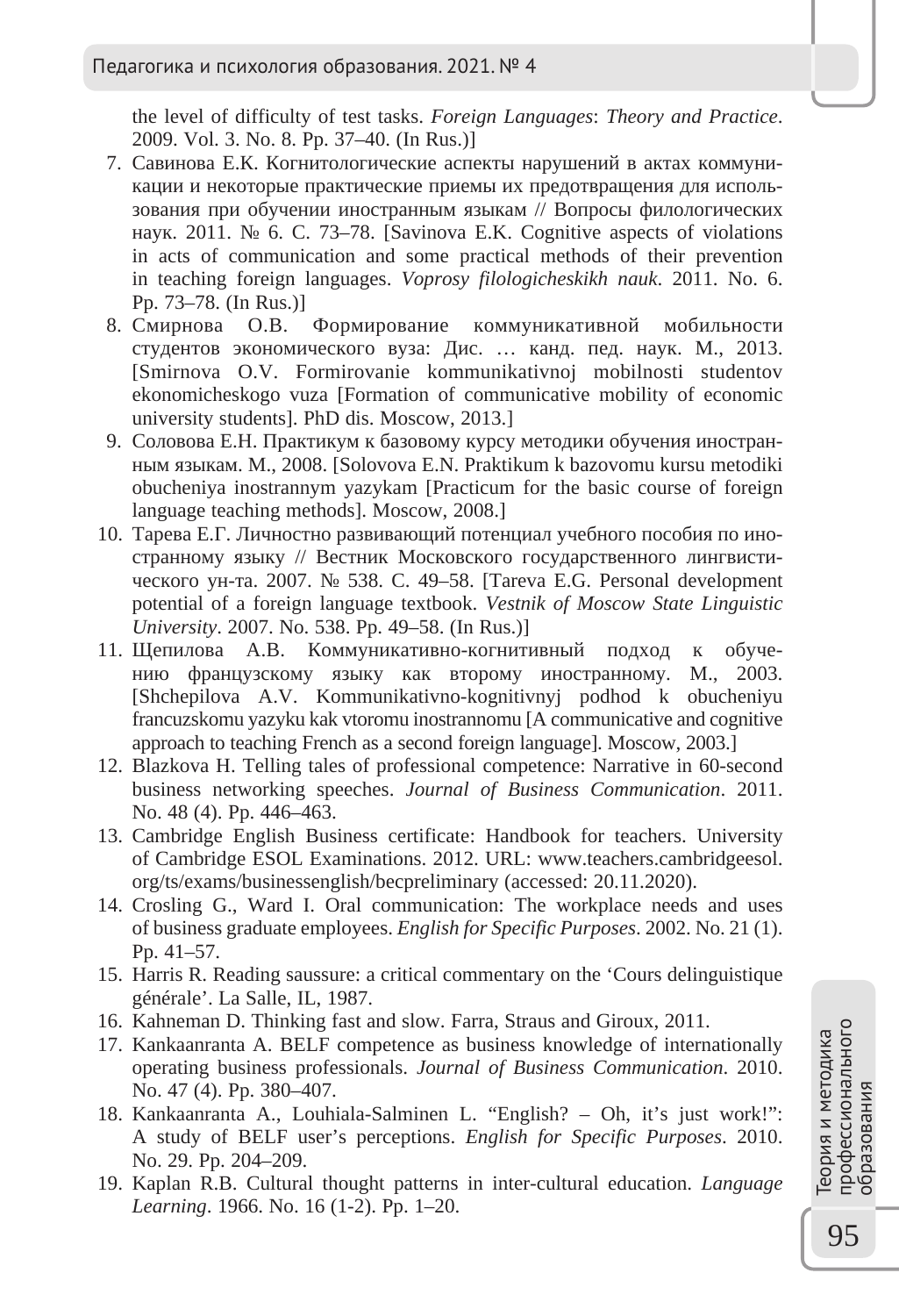- 20. Louhiala-Salminen L. The fly's perspective: Discourse in the daily routine of a business manager. *English for Specific Purposes*. 2002. No. 21. Pp. 211–231.
- 21. Marina O., Krich R. Investigating the Impact of personality factors on perceived communication mobility of non-native English speaking thai professionals in international companies. *A Journal of English Teaching and Learning*  (*PASAA*). 2014. No. 47. Pp. 62–95.
- 22. Podcasts are getting shorter. Megaphone. URL: https://medium.com/ megaphonepods/podcasts-are-getting-shorter-a876cfa2f56a (accessed: 02.03.2020).
- 23. Raimaturapong A. Curriculum renewal pathways for specific purposes teachers. Paper presented at the AARE 2006 Annual International Research Conference. Adelaide, SA, 2006.
- 24. Rogerson-Revell P. Using English for international business: European case study. *English for Specific Purposes*. 2007. No. 26. Pp. 103–120.
- 25. Wozniak S. Language needs analysis from a perspective of international professional mobility: The case of French mountain guides. *English for Specific Purposes*. 2010. No. 29. Pp. 243–252.

## **Appendix 1**

| <b>Step</b><br>No. | <b>Function</b>                                                       | Content                                                                                                                                                                                                                                                                                    |  |
|--------------------|-----------------------------------------------------------------------|--------------------------------------------------------------------------------------------------------------------------------------------------------------------------------------------------------------------------------------------------------------------------------------------|--|
| $\mathbf{1}$       | Introduction<br>of the time limit                                     | Introducing requirements of 1 minute to prepare<br>and 1 minute to speak and raising awareness<br>of the possible difficulties associated with<br>the preparation and production within the time limit;<br>discussing the ways to cope with them                                           |  |
| $\overline{2}$     | Practicing<br>in formulating<br>the main idea                         | Practicing structuring statements in the format<br>of 'topic, comment, the development of the topic';<br>peer evaluation of utterances                                                                                                                                                     |  |
| 3                  | Practicing<br>speaking<br>in the paragraph<br>format                  | Practicing structuring utterances in the format<br>of 'topic sentence + supporting sentences; analysis<br>and peer evaluation against a checklist (Appendix 2)                                                                                                                             |  |
| 4                  | Practicing<br>evaluation<br>and self-<br>evaluation                   | Introduction of the evaluation rubric (adapted<br>for students), discussion of its meta-language<br>(for example, what it means in practical terms to use<br>"simple" and "complex" grammatical forms, and<br>how "range" differs from "wide range", what makes<br>speech "coherent" etc.) |  |
| 5                  | <b>Intermediate</b><br>control (formative<br>assessment<br>component) | Assessment of individual students' oral performance<br>(1 minute to prepare and 1 minute to speak) against<br>the rubric. It is obvious that it is not possible<br>to assess interactive communication at this stage                                                                       |  |

**Sequence of teaching activities**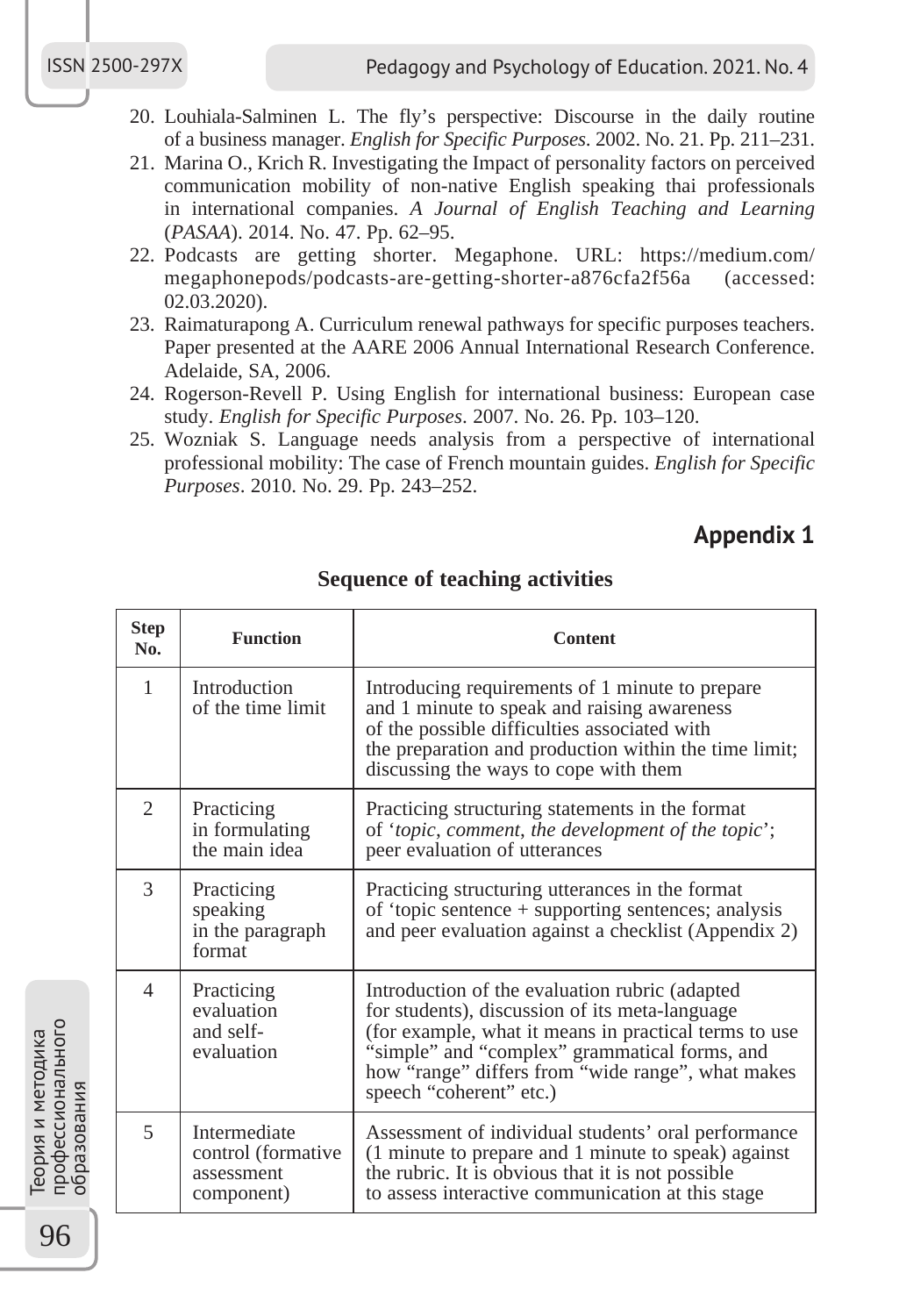## Педагогика и психология образования. 2021. № 4

| <b>Step</b><br>No. | <b>Function</b>                                  | <b>Content</b>                                                                                                                                                                                                                                                                                                                                                                                                                                                                                                                                                                                                                                                                                                                                                                                                |  |
|--------------------|--------------------------------------------------|---------------------------------------------------------------------------------------------------------------------------------------------------------------------------------------------------------------------------------------------------------------------------------------------------------------------------------------------------------------------------------------------------------------------------------------------------------------------------------------------------------------------------------------------------------------------------------------------------------------------------------------------------------------------------------------------------------------------------------------------------------------------------------------------------------------|--|
|                    | Interactive framework:                           |                                                                                                                                                                                                                                                                                                                                                                                                                                                                                                                                                                                                                                                                                                                                                                                                               |  |
| 6                  | Pair work: Oral<br>comprehension                 | Listening to the partner and presenting his/her point<br>of view. The focus is on oral comprehension                                                                                                                                                                                                                                                                                                                                                                                                                                                                                                                                                                                                                                                                                                          |  |
| 7                  | Pair work: Oral<br>comprehension<br>and response | Listening to the partner and presenting his/her point<br>of view with one's own comments                                                                                                                                                                                                                                                                                                                                                                                                                                                                                                                                                                                                                                                                                                                      |  |
| 8                  | Group work:<br>Analysis and<br>synthesis         | Presenting individual homework on a shared topic<br>in groups, analyzing the information together<br>in the format suggested by the teacher and<br>presenting an oral report to the whole class                                                                                                                                                                                                                                                                                                                                                                                                                                                                                                                                                                                                               |  |
| 9                  | Preparations<br>for the debate                   | a) <i>Pair work</i> : Practicing responses in pairs:<br>1) students prepare debatable statements<br>on a suggested topic individually, then<br>2) respond to each other's statement (in a1-minute<br>paragraph structure format) and<br>3) counter the partner's arguments. Discussion<br>of the results in pairs, then a general discussion<br>of difficulties and solutions to them follows<br>b) <i>Group work</i> : Practicing responses in groups:<br>students decide on and deliver a group response<br>for or against a debatable statement suggested<br>by the teacher. The students are asked to follow<br>the format of the topic sentence/thesis and 2–3<br>(but not more) arguments to support it. A class<br>discussion of the statements' strengths and<br>weaknesses and argumentation follows |  |
| 10                 | <b>Debates</b>                                   | The activity involves the whole class and follows<br>the organizational chart of Appendix 3. It can<br>be carried out with the participation of another<br>group/other groups without prior notice which may<br>highlight the problematicity of the task                                                                                                                                                                                                                                                                                                                                                                                                                                                                                                                                                      |  |

Теория и методика<br>профессионального<br>образования профессионального Теория и методика образования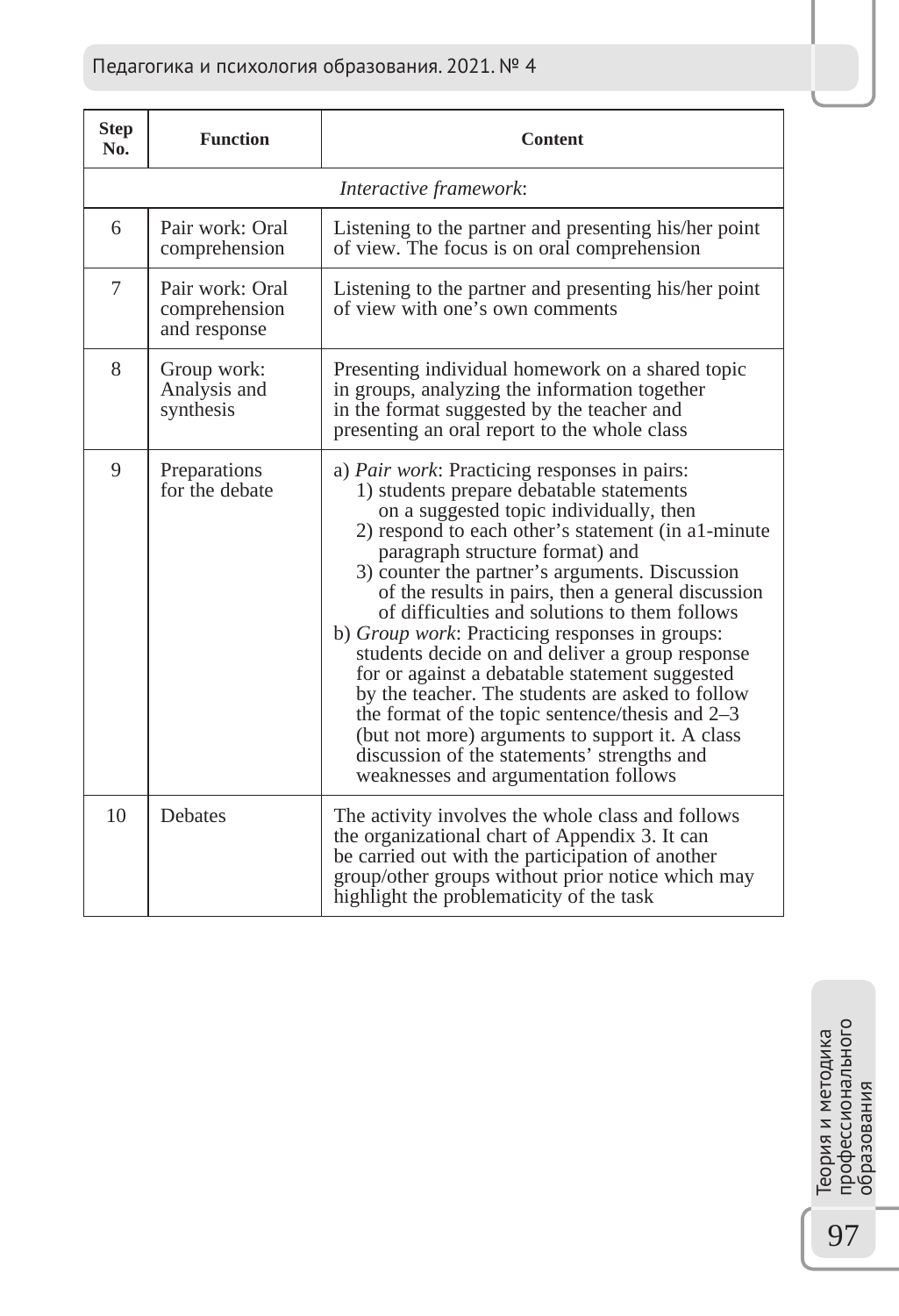| pendix |  |
|--------|--|
|        |  |

# ISSN 2500-297X **Appendix 2 Assessment rubric "1-minute talk"**

|                              | 5.0                                                                                                                                                                                           | 7.0                                                                                                                                                                                                                                                    | 10.0                                                                                                                                                                                                                                                                                                               |
|------------------------------|-----------------------------------------------------------------------------------------------------------------------------------------------------------------------------------------------|--------------------------------------------------------------------------------------------------------------------------------------------------------------------------------------------------------------------------------------------------------|--------------------------------------------------------------------------------------------------------------------------------------------------------------------------------------------------------------------------------------------------------------------------------------------------------------------|
| Grammar                      | A good degree of control of simple<br>grammatical forms,<br>and attempts some complex<br>grammatical forms                                                                                    | A good degree of control of a range<br>of simple and some complex<br>grammatical forms                                                                                                                                                                 | Control of a wide range of simple and<br>complex grammatical forms                                                                                                                                                                                                                                                 |
| Lexis                        | Appropriate vocabulary to give and<br>exchange views,<br>but only when talking about familiar<br>topics                                                                                       | A range of appropriate vocabulary<br>to give and exchange views<br>on familiar.<br>and unfamiliar topics                                                                                                                                               | A wide range of appropriate<br>vocabulary to give and exchange views<br>on familiar.<br>and unfamiliar topics                                                                                                                                                                                                      |
| <b>Discourse</b>             | - Provision of relevant factual<br>information:<br>- stretches of language despite some<br>- hesitation:<br>relevant and there is very little<br>repetition;<br>- a range of cohesive devices | - Provision of relevant substantive<br>factual information;<br>- extended stretches of language<br>with very little hesitation;<br>- relevant and there is a clear<br>organization of ideas;<br>- a range of cohesive devices and<br>discourse markers | - Provision of relevant personal<br>comments to substantive factual<br>information:<br>- extended stretches of language with<br>ease and with very little hesitation;<br>- contributions are relevant, logically<br>organized, coherent and varied;<br>- a wide range of cohesive devices and<br>discourse markers |
| Pronunciation                | - Intelligible;<br>generally appropriate intonation;<br>generally accurately placed<br>sentence and word stress;<br>- individual sounds are generally<br>articulated clearly                  | - Intelligible;<br>- intonation is appropriate;<br>sentence and word stress<br>- is accurately placed;<br>- individual sounds are articulated<br>clearly                                                                                               | - Intelligible;<br>phonological features are used<br>effectively to convey and enhance<br>meaning                                                                                                                                                                                                                  |
| Interactive<br>communication | - Starts conversations and responds;<br>appropriately;<br>- sustains and develops<br>the interaction and negotiates<br>to get to a result with very little<br>support                         | Starts conversations and responds;<br>appropriately, linking<br>contributions to those of other<br>speakers;<br>- sustains and develops<br>the interaction and negotiates<br>to get to a result with no support                                        | - Interacts with ease, linking<br>contributions to those of other<br>speakers;<br>- extends the scope of the interaction<br>and negotiates to get to a result                                                                                                                                                      |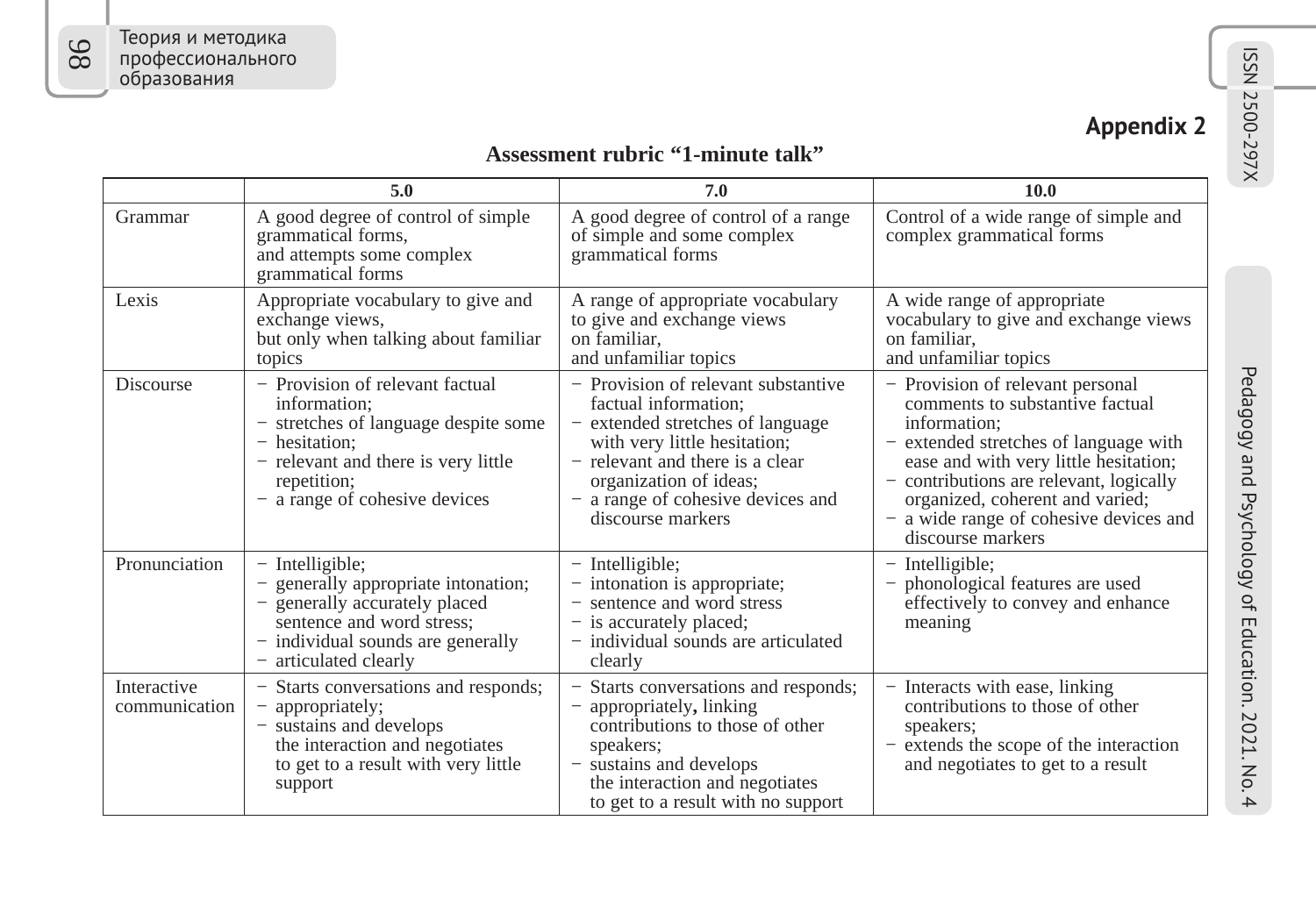**Appendix 3**



## **Debate form "1-minute talk"**

99

профессионального образования